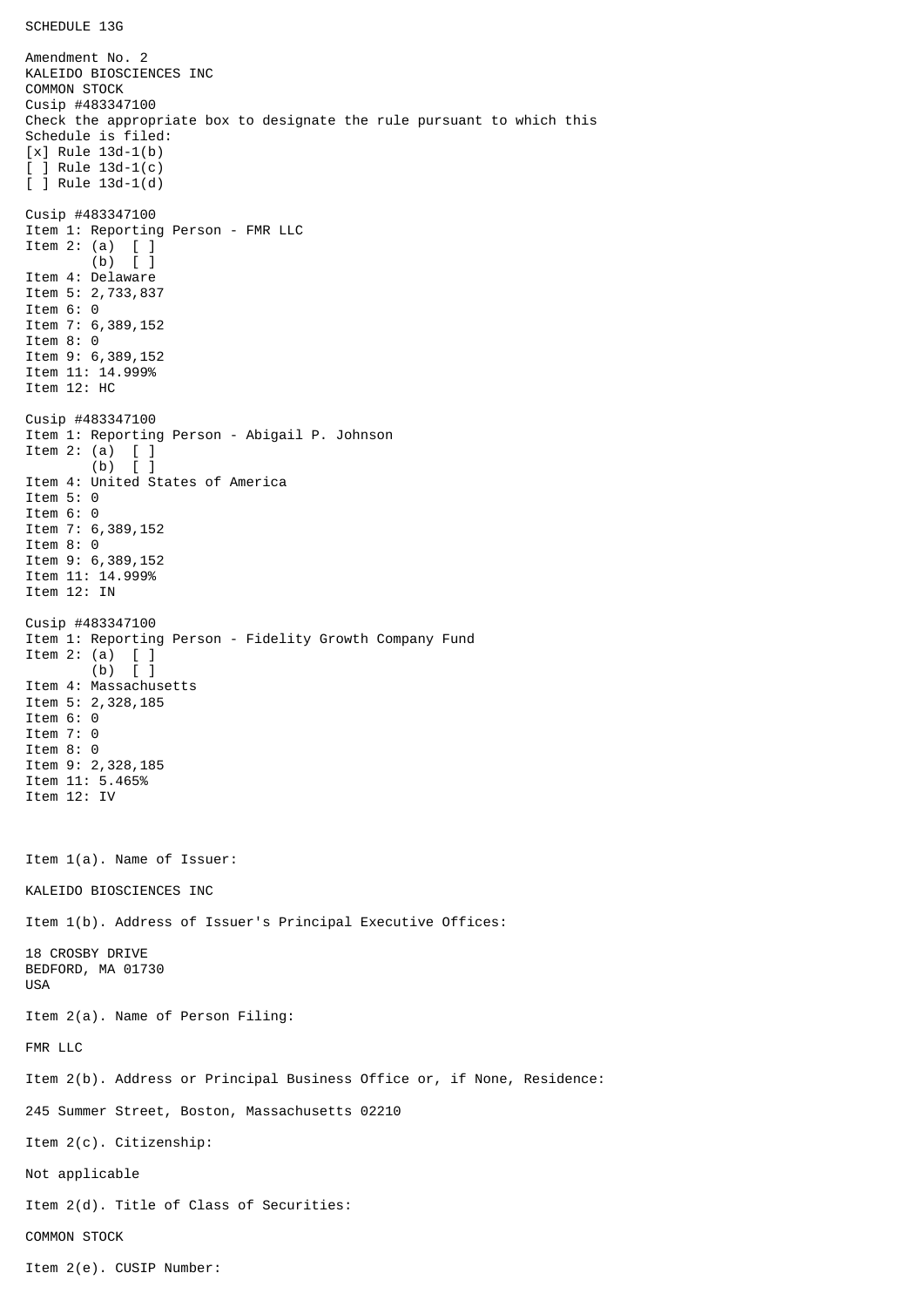483347100

Item 3. This statement is filed pursuant to Rule 13d-1(b) or 13d-2(b) or (c) and the person filing, FMR LLC, is a parent holding company in accordance with Section 240.13d-1(b)(1)(ii)(G). (Note: See Exhibit A).

Item 4. Ownership

(a) Amount Beneficially Owned: 6,389,152

(b) Percent of Class: 14.999%

(c) Number of shares as to which such person has:

(i) sole power to vote or to direct the vote: 2,733,837

(ii) shared power to vote or to direct the vote: 0

(iii) sole power to dispose or to direct the disposition of: 6,389,152

(iv) shared power to dispose or to direct the disposition of: 0

Item 5. Ownership of Five Percent or Less of a Class.

Not applicable.

Item 6. Ownership of More than Five Percent on Behalf of Another Person.

One or more other persons are known to have the right to receive or the power to direct the receipt of dividends from, or the proceeds from the sale of, the COMMON STOCK of KALEIDO BIOSCIENCES INC. The interest of Fidelity Growth Company Commingled Pool, in the COMMON STOCK of KALEIDO BIOSCIENCES INC, amounted to 2,733,837 shares or 6.418% of the total outstanding COMMON STOCK at December 31, 2021.

Item 7. Identification and Classification of the Subsidiary Which Acquired the Security Being Reported on By the Parent Holding Company.

See attached Exhibit A.

Item 8. Identification and Classification of Members of the Group.

Not applicable.

Item 9. Notice of Dissolution of Group.

Not applicable.

Item 10. Certifications.

By signing below I certify that, to the best of my knowledge and belief, the securities referred to above were acquired and are held in the ordinary course of business and were not acquired and are not held for the purpose of or with the effect of changing or influencing the control of the issuer of the securities and were not acquired and are not held in connection with or as a participant in any transaction having that purpose or effect.

Signature

After reasonable inquiry and to the best of my knowledge and belief, I certify that the information set forth in this statement is true, complete and correct.

February 8, 2022 Date

/s/ Kevin M. Meagher Signature

Kevin M. Meagher Duly authorized under Power of Attorney effective as of September 28, 2018, by and on behalf of FMR LLC and its direct and indirect subsidiaries\*

\* This power of attorney is incorporated herein by reference to Exhibit 24 to the Schedule 13G filed by FMR LLC on October 9, 2018, accession number: 0000315066-18-002414.